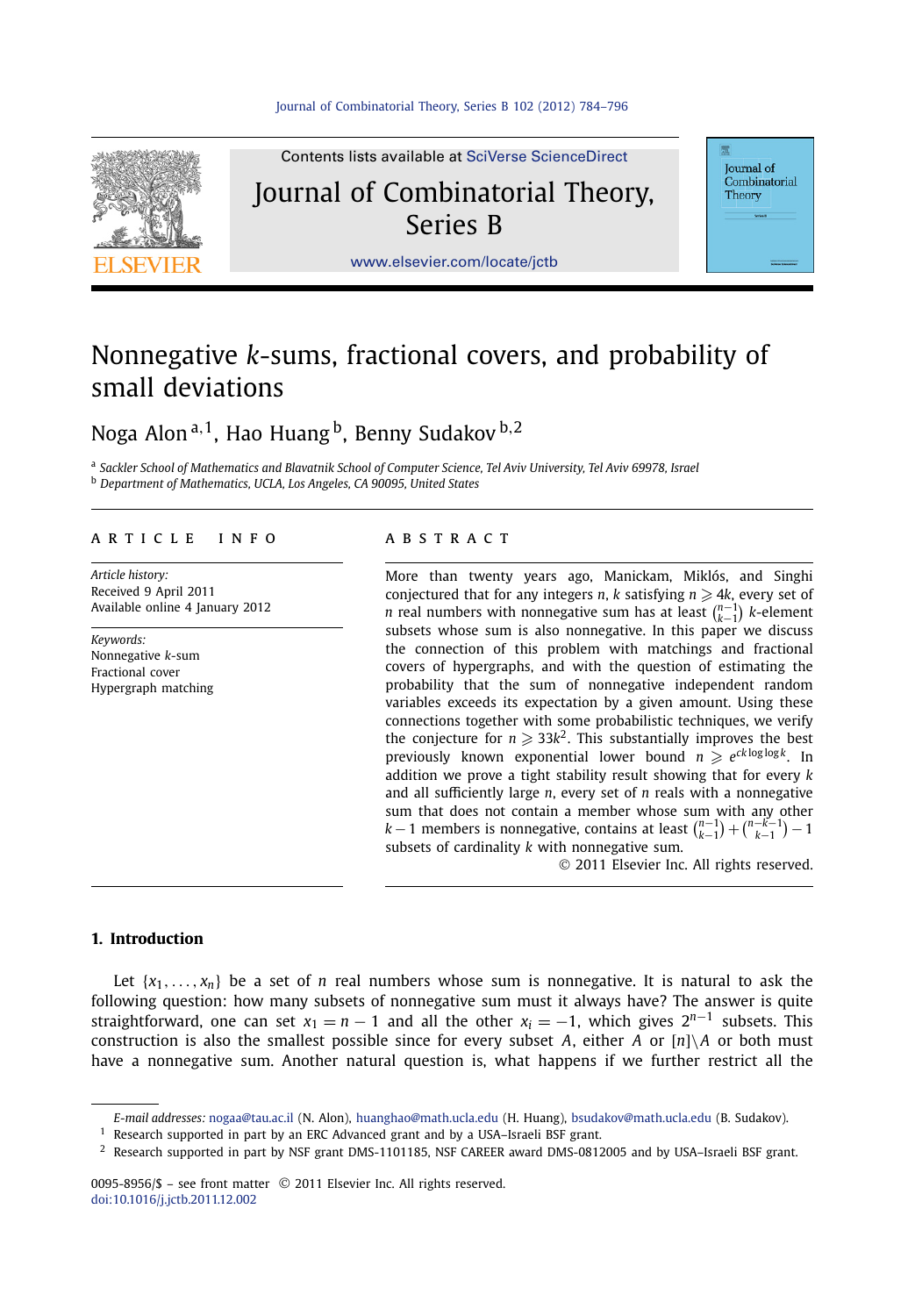subsets to have a fixed size *k*? The same example yields  $\binom{n-1}{k-1}$  nonnegative *k*-sums consisting of *n* − 1 and  $(k-1)$  −1's. This construction is similar to the extremal example in the Erdős–Ko–Rado theorem [8] which states that for  $n \geqslant 2k$ , a family of subsets of size  $k$  in [n] with the property that every two subsets have a nonempty intersection has size at most  $\binom{n-1}{k-1}$ . However the relation between *k*-sum and *k*-intersecting family is somewhat subtle and there is no obvious way to translate one problem to the other.

Denote by  $A(n, k)$  the minimum possible number of nonnegative  $k$ -sums over all possible choices of *n* numbers  $x_1, \ldots, x_n$  with  $\sum_{i=1}^n x_i \ge 0$ . For which values of *n* and *k*, is the construction  $x_1 =$  $n-1, x_2 = \cdots = x_n = -1$  best possible? In other words, when can we guarantee that  $A(n, k) = {n-1 \choose k-1}$ ? This question was first raised by Bier and Manickam [4,5] in their study of the so-called first distribution invariant of the Johnson scheme. In 1987, Manickam and Miklós [15] proposed the following conjecture, which in the language of the Johnson scheme was also posed by Manickam and Singhi [16] in 1988.

## **Conjecture 1.1.** For all  $n \ge 4k$ , we have  $A(n, k) = \binom{n-1}{k-1}$ .

In the Erdős–Ko–Rado theorem, if  $n < 2k$ , all the *k*-subsets form an intersecting family of size  $\binom{n}{k}$  >  $\binom{n-1}{k-1}$ . But for *n* > 2*k*, the star structure, which always takes one fixed element and *k* − 1 other arbitrarily chosen elements, will do better than the set of all *k*-subsets of the first 2*k* − 1 elements. For<sub>\_</sub>a similar reason we have the extra condition  $n \geqslant 4k$  in the Manickam–Miklós–Singhi conjecture.  $\binom{n-1}{k-1}$  is not the best construction when *n* is very small compared to *k*. For example, take  $n = 3k + 1$ numbers, 3 of which are equal to −*(*3*k* − 2*)* and the other 3*k* − 2 numbers are 3. It is easy to see that the sum is zero. On the other hand, the nonnegative *k*-sums are those subsets consisting only of 3's, which gives  $\binom{3k-2}{k}$  nonnegative *k*-sums. It is not difficult to verify that when  $k > 2$ ,  $\binom{3k-2}{k} < \binom{(3k+1)-1}{k-1}$ . However this kind of construction does not exist for larger *n*.

The Manickam–Miklós–Singhi conjecture has been open for more than two decades. Only a few partial results of this conjecture are known so far. The most important one among them is that the conjecture holds for all *n* divisible by *k*. This claim can be proved directly by considering a random partition of our set of numbers into pairwise disjoint sets, each of size *k*, but it also follows immediately from Baranyai's partition theorem [2]. This theorem asserts that if *k* | *n*, then the family of all *k*-subsets of [*n*] can be partitioned into disjoint subfamilies so that each subfamily is a perfect *k*matching. Since the total sum is nonnegative, among the *n/k* subsets from each subfamily, there must be at least one having a nonnegative sum. Hence there are no less than  $\binom{n}{k}/(n/k) = \binom{n-1}{k-1}$  nonnegative *k*-sums in total. Besides this case, the conjecture is also known to be true for small *k*. It is not hard to check it for  $k = 2$ , and the case  $k = 3$  was settled by Manickam [14], and by Marino and Chiaselotti [17] independently.

Let  $f(k)$  be the minimal number *N* such that  $A(n, k) = {n-1 \choose k-1}$  for all  $n \ge N$ . The Manickam–Miklós– Singhi conjecture states that  $f(k) \leq 4k$ . The existence of such function f was first demonstrated by Manickam and Miklós [15] by showing  $f(k) \leq (k-1)(k^k + k^2) + k$ . Bhattacharya [3] found a new and shorter proof of existence of *f* later, but he didn't improve the previous bound. Very recently, Tyomkyn [20] obtained a better upper bound *f (k) k(*4*e* log*k) <sup>k</sup>* ∼ *eck* loglog*k*, which is still exponential.

In this paper we discuss a connection between the Manickam–Miklós–Singhi conjecture and a problem about matchings in dense uniform hypergraph. We call a hypergraph *H r*-uniform if all the edges have size *r*. Denote by *ν(H)* the matching number of *H*, which is the maximum number of pairwise disjoint edges in *H*. For our application, we need the fact that if a *(k*−1*)*-uniform hypergraph on *n* − 1 vertices has matching number at most *n*/*k*, then its number of edges cannot exceed  $c{n-1 \choose k-1}$ for some constant  $c < 1$  independent of *n*, *k*. This is closely related to a special case of a long-standing open problem of Erdős [7], who in 1965 asked to determine the maximum possible number of edges of an *r*-uniform hypergraph *H* on *n* vertices with matching number *ν*(*H*). Erdős conjectured that the optimal case is when *H* is a clique or the complement of a clique, more precisely, for  $v(H) < |n/r|$ the maximum possible number of edges is given by the following equation:

$$
\max e(H) = \max \left\{ {r[v(H) + 1] - 1 \choose r}, {n \choose r} - {n - v(H) \choose r} \right\}.
$$
 (1)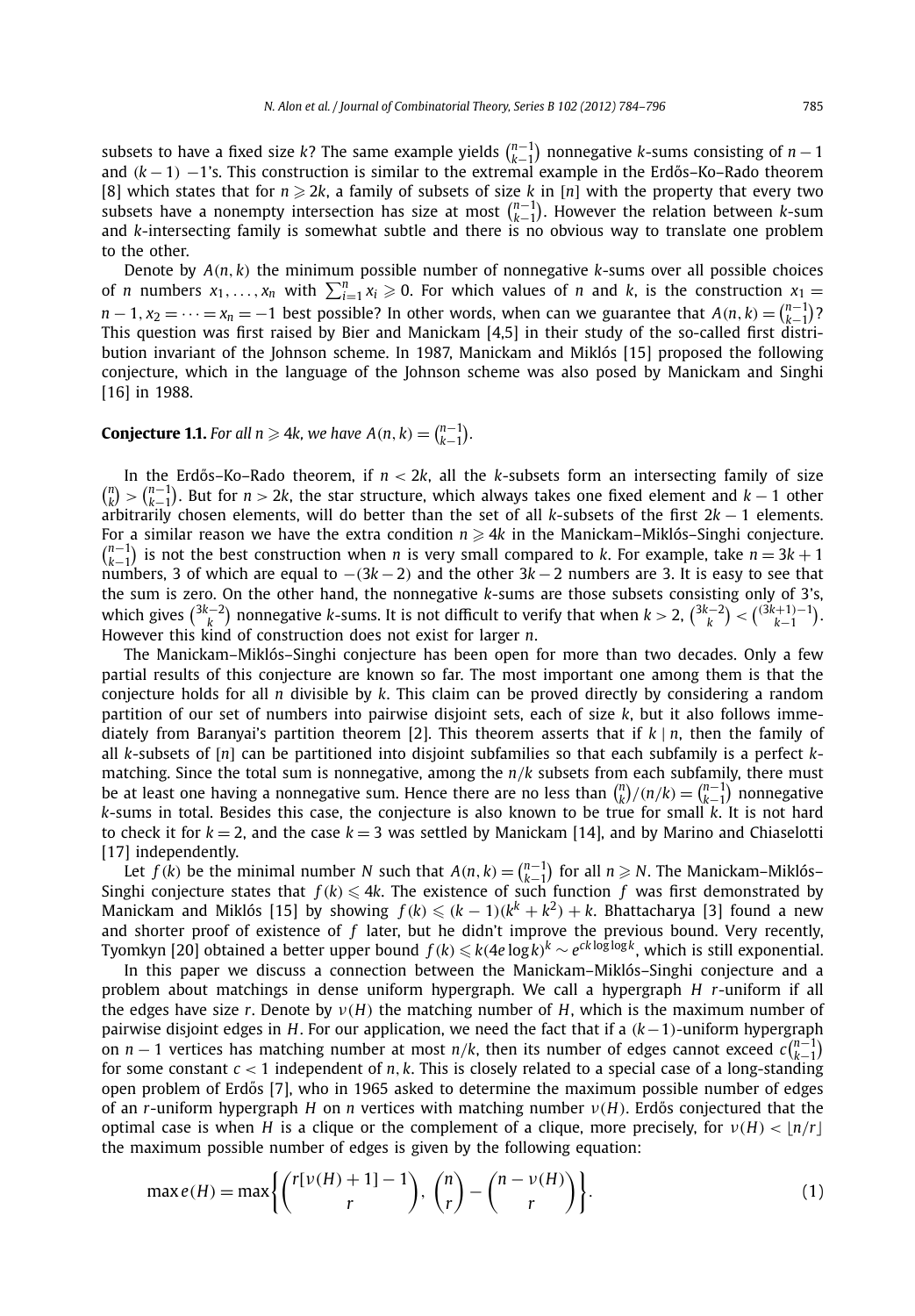For our application to the Manickam–Miklós–Singhi conjecture, it suffices to prove a weaker statement which bounds the number of edges as a function of the fractional matching number *ν*<sup>∗</sup>*(H)* instead of *ν(H)*. To attack the latter problem we combine duality with a probabilistic technique together with an inequality by Feige [9] which bounds the probability that the sum of an arbitrary number of nonnegative independent random variables exceeds its expectation by a given amount. Using this machinery, we obtain the first polynomial upper bound  $f(k) \leq 33k^2$ , which substantially improves all the previous exponential estimates.

**Theorem 1.2.** Given integers n and k satisfying  $n \geq 33k^2$ , for any n real numbers  $\{x_1, \ldots, x_n\}$  whose sum is *nonnegative, there are at least*  $\binom{n-1}{k-1}$  *nonnegative k-sums.* 

Recall that earlier we mentioned the similarity between the Manickam–Miklós–Singhi conjecture and the Erdős–Ko–Rado theorem. When  $n \ge 4k$ , the conjectured extremal example is  $x_1 = n - 1, x_2 = 1$  $\cdots = x_n = -1$ , where all the  $\binom{n-1}{k-1}$  nonnegative *k*-sums use  $x_1$ . For the Erdős–Ko–Rado theorem when  $n > 2k$ , the extremal family also consists of all the  $\binom{n-1}{k-1}$  subsets containing one fixed element. It is a natural question to ask if this kind of structure is forbidden, can we obtain a significant improvement on the  $\binom{\hat{n}-1}{k-1}$  bound? A classical result of Hilton and Milner [12] asserts that if  $n > 2k$  and no element is contained in every *k*-subset, then the intersecting family has size at most  $\binom{n-1}{k-1} - \binom{n-k-1}{k-1} + 1$ , with the extremal example being one of the following two.

- Fix  $x \in [n]$  and  $X \subset [n]\setminus\{x\}$ ,  $|X| = k$ . The family  $\mathcal{F}_1$  consists of *X* and all the *k*-subsets containing *x* and intersecting with *X*.
- Take  $Y \subset [n]$ ,  $|Y| = 3$ . The family  $\mathcal{F}_2$  consists of all the *k*-subsets of  $[n]$  which intersects *Y* with at least two elements.

It can be easily checked that both families are intersecting and  $|\mathcal{F}_1| = {n-1 \choose k-1} - {n-k-1 \choose k-1} + 1$ ,  $|\mathcal{F}_2| =$  $3\binom{n-3}{k-2} + \binom{n-3}{k-3}$ . When  $k = 3$ ,  $|\mathcal{F}_1| = |\mathcal{F}_2|$  and their structures are non-isomorphic. For  $k \geq 4$ ,  $|\mathcal{F}_1| > 4$  $|\mathcal{F}_2|$ , so only the first construction is optimal.

Here we prove a Hilton–Milner type result about the minimum number of nonnegative *k*-sums. Call a number  $x_i$  *large* if its sum with any other  $k-1$  numbers  $x_i$  is nonnegative. We prove that if no  $x_i$  is large, then the  $\binom{n-1}{k-1}$  bound can be greatly improved. We also show that there are two extremal structures, one of which is maximum for every  $k$  and the other only for  $k = 3$ . This result can be considered as an analogue of the two extremal cases mentioned above in the Hilton–Milner theorem.

**Theorem 1.3.** *For any fixed integer k and sufficiently large n, and for any n real numbers x*1*,..., xn with*  $\sum_{i=1}^n x_i \geqslant 0$ , where no  $x_i$  is large, the number N of different nonnegative k-sums is at least  $\binom{n-1}{k-1}+\binom{n-k-1}{k-1}-1$ .

For large *n*, Theorem 1.3 (whose statement is tight) improves the  $\binom{n-1}{k-1}$  bound in the nonnegative *k*-sum problem to  $\binom{n-1}{k-1} + \binom{n-k-1}{k-1} - 1$  when large numbers are forbidden. This bound is asymptotically  $(2+o(1))\binom{n-1}{k-1}.$ 

Call a number  $x_i$   $(1 - \delta)$ -moderately large, if there are at least  $(1 - \delta) \binom{n-1}{k-1}$  nonnegative *k*-sums using  $x_i$ , for some constant  $0 \le \delta < 1$ . In particular, when  $\delta = 0$  this is the definition of a *large* number. If there is no *(*1 − *δ)*-moderately large number for some positive *δ*, we can prove a much stronger result asserting that at least a constant proportion of the  $\binom{n}{k}$  k-sums are nonnegative. More precisely, we prove the following statement.

**Theorem 1.4.** *There exists a positive function g(δ,k), such that for any fixed k and δ and all sufficiently large n, the following holds. For any set of n real numbers x*1*,..., xn with nonnegative sum in which no member is*  $(1 - \delta)$ -moderately large, the number N of nonnegative k-sums in the set is at least  $g(\delta, k) {n \choose k}$ .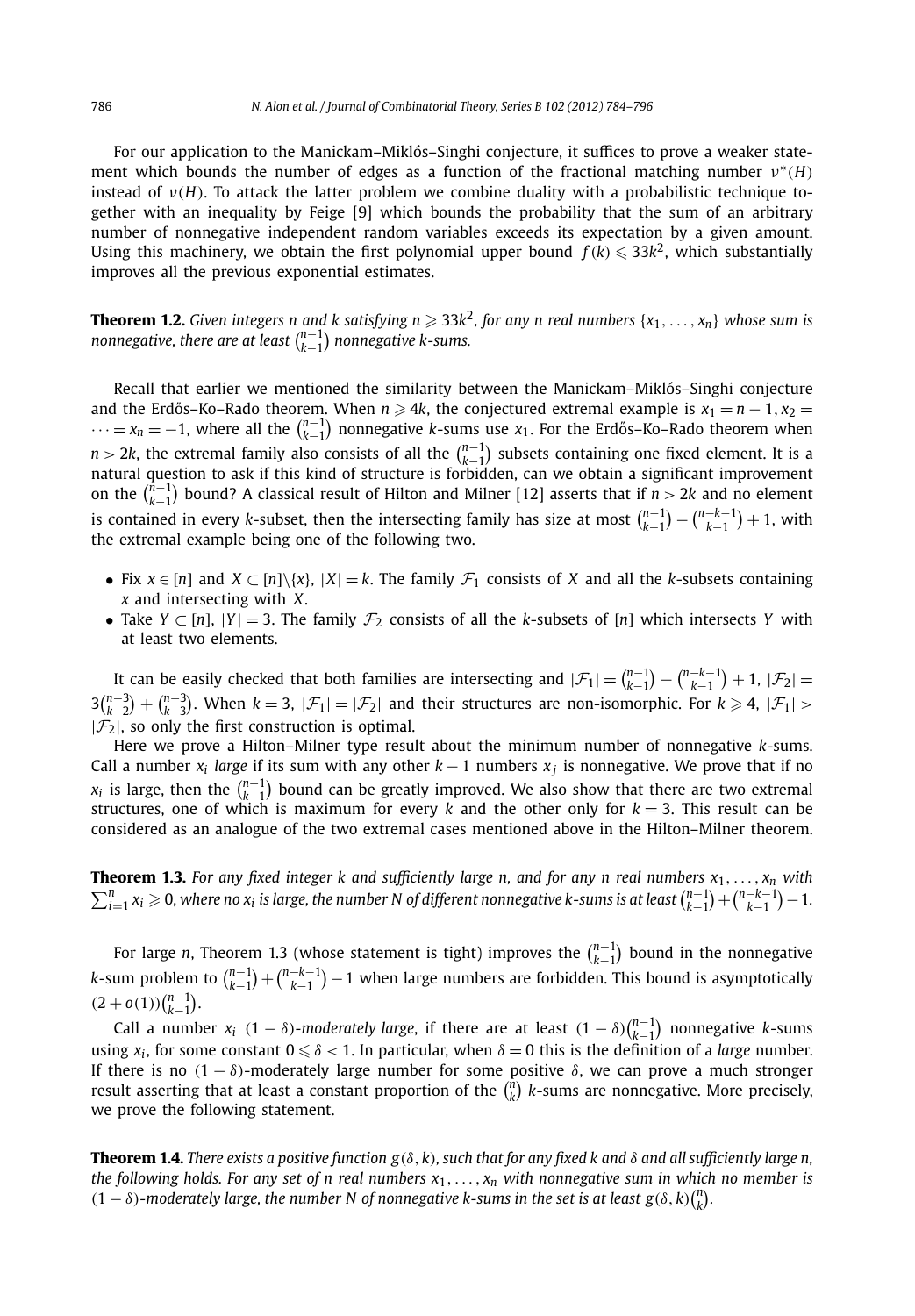The rest of this paper is organized as follows. In the next section we present a quick proof of a slightly worse bound for the function  $f(k)$  defined above, namely, we show that  $f(k) \le 2k^3$ . The proof uses a simple estimate on the number of edges in a hypergraph with a given matching number. The proof of Theorem 1.2 appears in Section 3, where we improve this estimate using more sophisticated probabilistic tools. In Section 4 we prove the Hilton–Milner type results Theorems 1.3 and 1.4. The last section contains some concluding remarks and open problems.

#### **2. Nonnegative** *k***-sums and hypergraph matchings**

In this section we discuss the connection of the Manickam–Miklós–Singhi conjecture and hypergraph matchings, and verify the conjecture for  $n \geqslant 2k^3$ .

Without loss of generality, we can assume  $\sum_{i=1}^{n} x_i = 0$  and  $x_1 \ge x_2 \ge \cdots \ge x_n$  with  $x_1 > 0$ . If the sum of *x*<sub>1</sub> and the *k* − 1 smallest numbers  $x_{n-k+2},...,x_n$  is nonnegative, there are already  $\binom{n-1}{k-1}$ nonnegative *k*-sums by taking  $x_1$  and any other  $k - 1$  numbers. Consequently we can further assume that  $x_1 + x_{n-k+2} + \cdots + x_n < 0$ . As all the numbers sum up to zero, we have

$$
x_2 + \dots + x_{n-k+1} > 0. \tag{2}
$$

Let *m* be the largest integer not exceeding  $n - k$  which is divisible by *k*, then  $n - 2k + 1 \le m \le n - k$ . Since the numbers are sorted in descending order, we have

$$
x_2 + \dots + x_{m+1} \geqslant \frac{m}{n-k}(x_2 + \dots + x_{n-k+1}) > 0. \tag{3}
$$

As mentioned in the introduction, the Manickam–Miklós–Singhi conjecture holds when *n* is divisible by *k* by Baranyai's partition theorem, thus there are at least  $\binom{m-1}{k-1}\geqslant\binom{n-2k}{k-1}$  nonnegative *k*-sums using only numbers from  $\{x_2, \ldots, x_{m+1}\}$ . From now on we are focusing on counting the number of nonnegative *k*-sums involving  $x_1$ . If this number plus  $\binom{n-2k}{k-1}$  is at least  $\binom{n-1}{k-1}$ , then the Manickam– Miklós–Singhi conjecture is true.

Recall that in the proof of the case *k* | *n*, if we regard all the negative *k*-sums as edges in a *k*uniform hypergraph, then the assumption that all numbers add up to zero provides us the fact that this hypergraph does not have a perfect *k*-matching. One can prove that there are at least  $\binom{n-1}{k-1}$  edges in the complement of such a hypergraph, which exactly tells the minimum number of nonnegative *k*sums. We utilize the same idea to estimate the number of nonnegative *k*-sums involving *x*1. Construct a *(k* − 1*)*-uniform hypergraph *H* on the vertex set {2*,...,n*}. The edge set *E(H)* consists of all the  $(k-1)$ -tuples  $\{i_1, \ldots, i_{k-1}\}$  corresponding to the negative *k*-sum  $x_1 + x_{i_1} + \cdots + x_{i_{k-1}} < 0$ . Our goal is to show that  $e(H) = |E(H)|$  cannot be too large, and therefore there must be lots of nonnegative *k*-sums involving *x*1.

Denote by *ν(H)* the matching number of our hypergraph *H*, which is the maximum number of disjoint edges in *H*. By definition, every edge corresponds to a  $(k - 1)$ -sum which is less than  $-x_1$ , thus the sum of the  $(k-1)v(H)$  numbers corresponding to the vertices in the maximal matching is less than  $-\nu(H)x_1$ . On the other hand, all the remaining  $n-1-(k-1)\nu(H)$  numbers are at most  $x_1$ . Therefore  $-x_1 = x_2 + \cdots + x_n \leq -\nu(H)x_1 + (n-1-(k-1)\nu(H))x_1$ . By solving this inequality, we have the following lemma.

#### **Lemma 2.1.** *The matching number*  $v(H)$  *is at most n/k.*

If the matching number of a hypergraph is known and *n* is large with respect to *k*, we are able to bound the number of its edges using the following lemma. We denote by *H* the complement of the hypergraph *H*.

**Lemma 2.2.** *If n > k*3*, any (k* − 1*)-uniform hypergraph H on n* − 1 *vertices with matching number at most n*/*k* has at least  $\frac{1}{k+1}$   $\binom{n-1}{k-1}$  edges missing from it.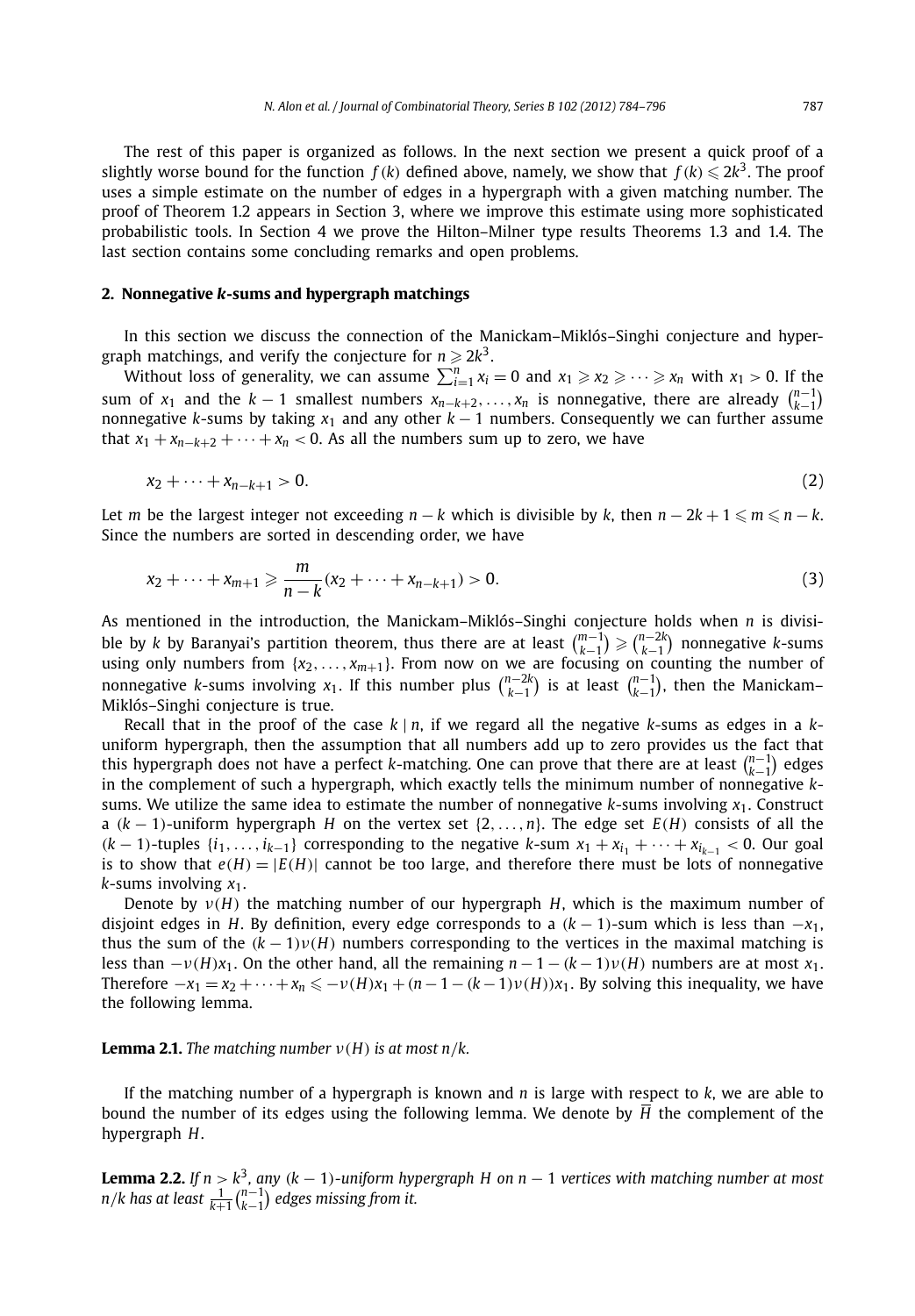**Proof.** Consider a random permutation  $\sigma$  on the *n* − 1 vertices  $v_1, \ldots, v_{n-1}$  of *H*. Let the random variables  $Z_1 = 1$  if  $(\sigma(v_1),...,\sigma(v_{k-1}))$  is an edge in *H* and 0 otherwise. Repeat the same process for the next *k* − 1 indices and so on. Finally we will have at least  $m \geqslant \frac{n-k}{k-1}$  random variables  $Z_1, \ldots, Z_m$ . Let  $Z = Z_1 + \cdots + Z_m$ . *Z* is always at most  $n/k$  since there is no matching of size larger than  $n/k$ . On the other hand, E*Zi* is the probability that *<sup>k</sup>* − 1 randomly chosen vertices form an edge in *<sup>H</sup>*, therefore  $\mathbb{E}Z_i = e(H)/\binom{n-1}{k-1}$ . Hence,

$$
\frac{n}{k} \geqslant \mathbb{E}Z = m \frac{e(H)}{\binom{n-1}{k-1}} \geqslant \frac{n-k}{k-1} \frac{e(H)}{\binom{n-1}{k-1}}.
$$
\n(4)

The number of edges missing is equal to  $e(\overline{H}) = {n-1 \choose k-1} - e(H)$ . By (4),  $e(H) \le (1 - \frac{1}{k}) \frac{n}{n-k} {n-1 \choose k-1}$ , therefore

$$
e(\overline{H}) \geqslant \left[1 - \left(1 - \frac{1}{k}\right) \frac{n}{n - k}\right] \binom{n - 1}{k - 1}
$$
\n
$$
\geqslant \left[1 - \left(1 - \frac{1}{k}\right) \frac{k^3}{k^3 - k}\right] \binom{n - 1}{k - 1}
$$
\n
$$
= \frac{1}{k + 1} \binom{n - 1}{k - 1} . \qquad \Box
$$
\n(5)

Now we can easily prove a polynomial upper bound for the function  $f(k)$  considered in the introduction, showing that  $f(k) \le 2k^3$ .

**Theorem 2.3.** If  $n \geqslant 2k^3$ , then for any  $n$  real numbers  $\{x_1,\ldots,x_n\}$  whose sum is nonnegative, the number of  $n$ onnegative k-sums is at least  $\binom{n-1}{k-1}$ .

**Proof.** By Lemma 2.2, there are at least  $\frac{1}{k+1}\binom{n-1}{k-1}$  edges missing in *H*, which also gives a lower bound for the number of nonnegative *k*-sums involving  $x_1$ . Together with the previous  $\binom{n-2k}{k-1}$  nonnegative *k*-sums without using  $x_1$ , there are at least  $\frac{1}{k+1} {n-1 \choose k-1} + {n-2k \choose k-1}$  nonnegative *k*-sums in total. We claim that this number is greater than  $\binom{n-1}{k-1}$  when  $n \geqslant 2k^3$ . This statement is equivalent to proving  ${n-2k \choose k-1}$ / ${n-1 \choose k-1}$  ≥ 1 − 1/(*k* + 1), which can be completed as follows:

$$
\binom{n-2k}{k-1} / \binom{n-1}{k-1} = \left(1 - \frac{2k-1}{n-1}\right) \left(1 - \frac{2k-1}{n-2}\right) \cdots \left(1 - \frac{2k-1}{n-k+1}\right)
$$
  
\n
$$
\geq 1 - \frac{(2k-1)(k-1)}{n-k+1}
$$
  
\n
$$
\geq 1 - \frac{(2k-1)(k-1)}{2k^3 - k + 1}
$$
  
\n
$$
\geq 1 - \frac{1}{k+1}.
$$
 (6)

The last inequality is because  $(2k - 1)(k - 1)(k + 1) = 2k^3 - k^2 - 2k + 1 \le 2k^3 - k + 1$ . □

#### **3. Fractional covers and small deviations**

The method above verifies the Manickam–Miklós–Singhi conjecture for  $n \geqslant 2k^3$  and improves the current best exponential lower bound  $n \geqslant k(4e\log k)^k$  by Tyomkyn [20]. However if we look at Lemma 2.2 attentively, there is still some room to improve it. Recall our discussion of Erdős' conjecture in the introduction: if the conjecture is true in general, then in order to minimize the number of edges in a  $(k - 1)$ -hypergraph of a given matching number  $v(H) = n/k$ , the hypergraph must be either a clique of size  $(k-1)(n/k+1) - 1$  or the complement of a clique of size  $n - n/k$ .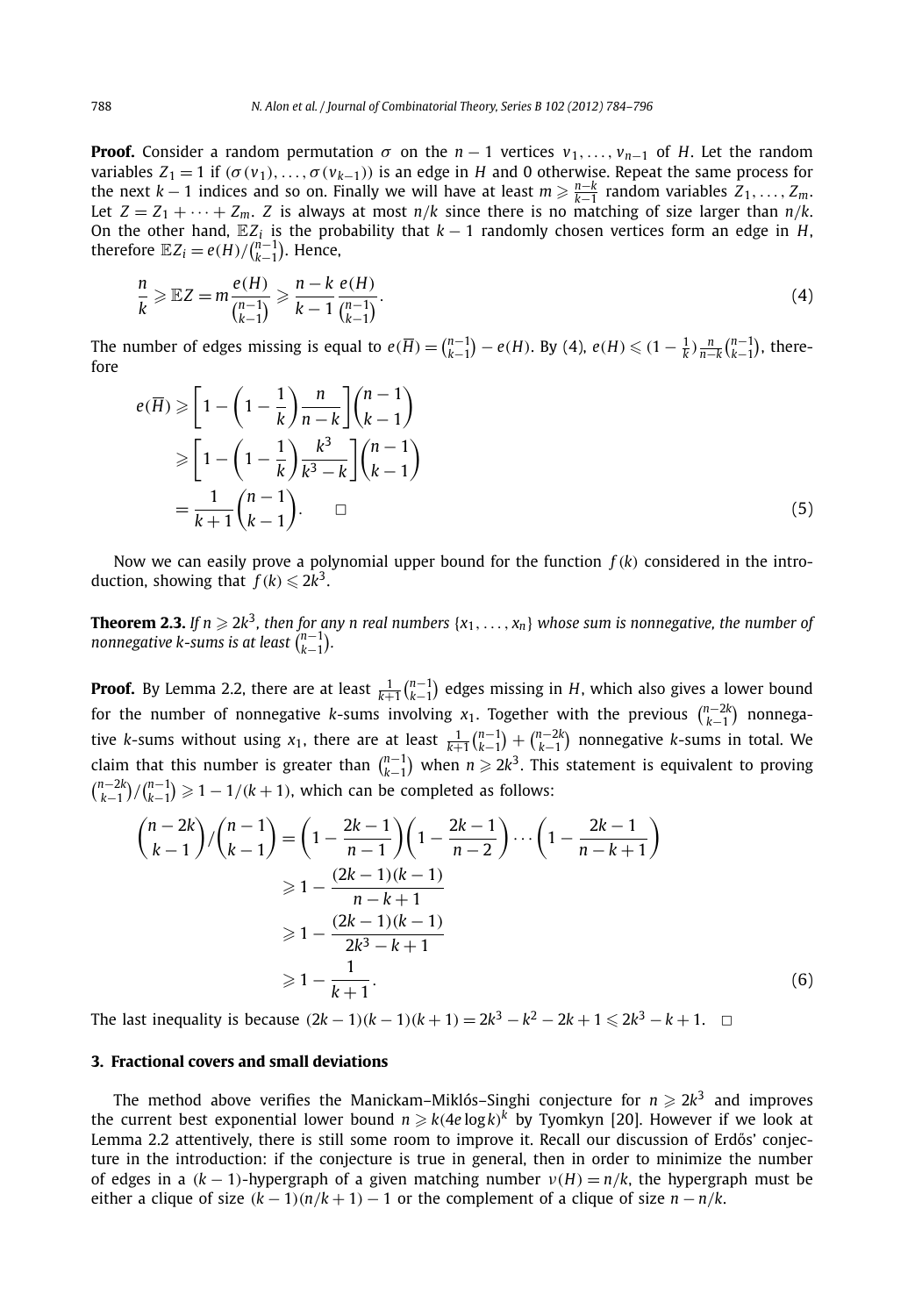*N. Alon et al. / Journal of Combinatorial Theory, Series B 102 (2012) 784–796* 789

$$
e(H) \sim \min\left\{ \binom{(1-1/k)n}{k-1}, \binom{n-1}{k-1} - \binom{n-n/k}{k-1} \right\}
$$

$$
\sim \left(1 - \frac{1}{k}\right)^{k-1} \binom{n-1}{k-1} \leq \frac{1}{2} \binom{n-1}{k-1}.
$$

$$
(7)
$$

In this case, the number of edges missing from *H* must be at least  $\frac{1}{2} {n-1 \choose k-1}$ , which is far larger than the bound  $\frac{1}{k+1}\binom{n-1}{k-1}$  in Lemma 2.2. If in our proof of Theorem 2.3, the coefficient before  $\binom{n-1}{k-1}$  can be changed to a constant instead of the original  $\frac{1}{k+1}$ , the theorem can also be sharpened to  $n \geq \Omega(k^2)$ . Based on this idea, in the rest of this section we are going to prove Lemma 3.3, which asserts that  $e(H) \geqslant c\binom{n-1}{k-1}$  for some constant *c* independent of *n* and *k*, and can be regarded as a strengthening of Lemma 2.2. Then we use it to prove our main result of this paper, Theorem 3.5. In order to improve Lemma 2.2, instead of using the usual matching number  $v(H)$ , it suffices to consider its fractional relaxation, which is defined as follows.

$$
v^*(H) = \max \sum_{e \in E(H)} w(e), \quad w : E(H) \to [0, 1]
$$
  
subject to  $\sum_{i \in e} w(e) \le 1$  for every vertex *i*. (8)

Note that *ν*<sup>∗</sup>*(H)* is always greater or equal than *ν(H)*. On the other hand, for our hypergraph we can prove the same upper bound for the fractional matching number *ν*<sup>∗</sup>*(H)* as in Lemma 2.1. Recall that *H* is the  $(k - 1)$ -uniform hypergraph on the  $n - 1$  vertices  $\{2, \ldots, n\}$ , whose edges are those *(k* − 1)-tuples  $(i_1, ..., i_{k-1})$  corresponding to negative *k*-sums  $x_1 + x_{i_1} + \cdots + x_{i_k} < 0$ .

### **Lemma 3.1.** *The fractional matching number*  $v^*(H)$  *is at most n/k.*

**Proof.** Choose a weight function  $w : E(H) \rightarrow [0, 1]$  which optimizes the linear program (8) and gives the fractional matching number  $v^*(H)$ , then  $v^*(H) = \sum_{e \in E(H)} w(e)$ . Two observations can be easily made: (i) if *e* ∈ *E*(*H*), then  $\sum_{i \in e} x_i$  < −*x*<sub>1</sub>; (ii)  $x_i$  ≤ *x*<sub>1</sub> for any  $i = 2, ..., n$  since {*x<sub>i</sub>*} are in descending order. Therefore we can bound the fractional matching number in a few steps.

$$
x_1 + x_2 + \dots + x_n = x_1 + \sum_{i=2}^n \left( \sum_{i \in e} w(e) \right) x_i + \sum_{i=2}^n \left( 1 - \sum_{i \in e} w(e) \right) x_i
$$
  
\n
$$
\leq x_1 + \sum_{e \in E(H)} \left( \sum_{i \in e} x_i \right) w(e) + \sum_{i=2}^n \left( 1 - \sum_{i \in e} w(e) \right) x_1
$$
  
\n
$$
\leq x_1 + \sum_{e \in E(H)} w(e) (-x_1) + \left( n - 1 - \sum_{e \in E(H)} \sum_{i \in e} w(e) \right) x_1
$$
  
\n
$$
= x_1 - \nu^*(H)x_1 + (n - 1 - (k - 1)\nu^*(H))x_1
$$
  
\n
$$
= (n - k\nu^*(H))x_1.
$$
 (9)

Lemma 3.1 follows from this inequality and our assumption that  $x_1 + \cdots + x_n = 0$  and  $x_1 > 0$ .  $\Box$ 

The determination of the fractional matching number is actually a linear programming problem. Therefore we can consider its dual problem, which gives the fractional covering number  $\tau^*(H)$ .

$$
\tau^*(H) = \min \sum_{i} v(i), \quad v: V(H) \to [0, 1]
$$
  
subject to 
$$
\sum_{i \in e} v(i) \ge 1 \quad \text{for every edge } e.
$$
 (10)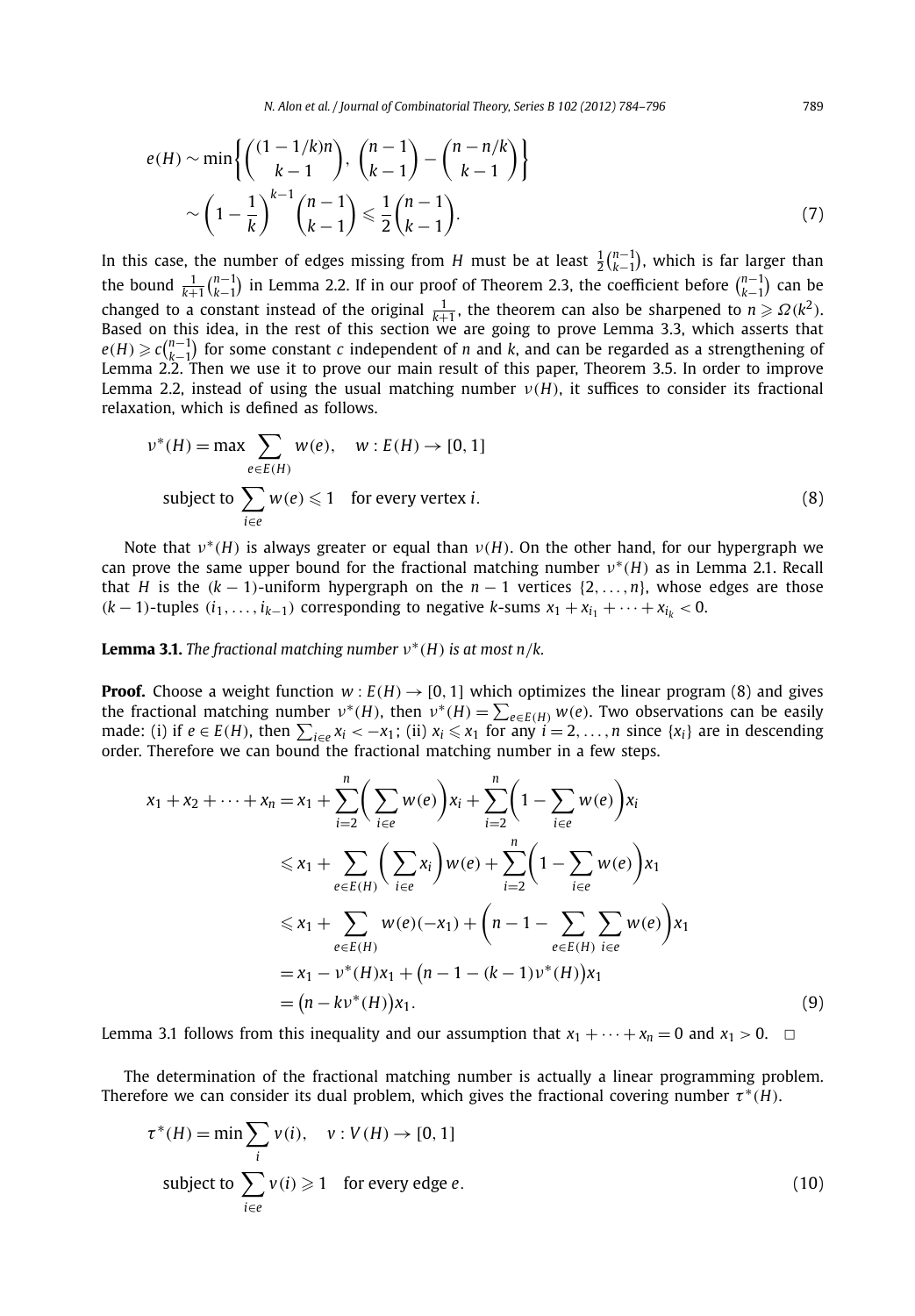By duality we have  $\tau^*(H) = \nu^*(H) \leq \frac{n}{k}$ . Getting an upper bound for  $e(H)$  is equivalent to finding a function  $v: V(H) \to [0, 1]$  satisfying  $\sum_{i \in V(H)} v(i) \leq n/k$  that maximizes the number of  $(k-1)$ tuples *e* where  $\sum_{i \in e} v(i) \geqslant 1$ . Since this number is monotone increasing in every  $v(i)$ , we can assume that it is maximized by a function *v* with  $\sum_{i\in V(H)} v(i) = n/k$ .

The following lemma was established by Feige [9], and later improved by He, Zhang, and Zhang [11]. It bounds the tail probability of the sum of independent nonnegative random variables with given expectations. It is stronger than Markov's inequality in the sense that the number of variables *m* does not appear in the bound.

**Lemma 3.2.** *Given m independent nonnegative random variables*  $X_1, \ldots, X_m$ *, each of expectation at most* 1*, then*

$$
Pr\bigg(\sum_{i=1}^{m} X_i < m + \delta\bigg) \geqslant \min\bigg\{\delta/(1+\delta), \frac{1}{13}\bigg\}.\tag{11}
$$

Now we can show that the complement of the hypergraph *H* has at least constant edge density, which implies as a corollary that a constant proportion of the  $k$ -sums involving  $x_1$  must be nonnegative.

 ${\bf Lemma~3.3.}$  If  $n\geqslant Ck^2$  with C  $\geqslant 1$ , and H is a  $(k-1)$ -uniform hypergraph on  $n-1$  vertices with fractional covering number  $\tau^*(H) = n/k$ , then there are at least  $(\frac{1}{13} - \frac{1}{2C})\frac{(n-1)^{k-1}}{(k-1)!}$   $(k-1)$ -sets which are not edges *in H.*

**Proof.** Choose a weight function  $v : V(H) \rightarrow [0, 1]$  which optimizes the linear programming problem (10). Define a sequence of *k* − 1 independent and identically distributed random variables *X*<sub>1</sub>*,..., X*<sub>*k*−1</sub>*,* such that for any  $1 \leq j \leq k - 1$ ,  $2 \leq i \leq n$ ,  $X_j = v(i)$  with probability  $1/(n-1)$ . It is easy to compute the expectation of  $X_i$ , which is

$$
\mathbb{E}X_i = \frac{1}{n-1} \sum_{i=2}^n v(i) = \frac{n}{k(n-1)}.
$$
\n(12)

Now we can estimate the number of  $(k - 1)$ -tuples with sum less than 1. The probability of the event  $\{\sum_{i=1}^{k-1} X_i < 1\}$  is basically the same as the probability that a random  $(k-1)$ -tuple has sum less than 1, except that two random variables  $X_i$  and  $X_j$  might share a weight from the same vertex, which is not allowed for forming an edge. However, we assumed that *n* is much larger than *k*, so this error term is indeed negligible for our application. Note that for  $i_1 < \cdots < i_{k-1}$ , the probability that *X*<sub>*j*</sub> = *v*(*i*<sub>*j*</sub>) for every 1  $\leqslant$  *j*  $\leqslant$  *k* − 1 is equal to 1/(*n* − 1)<sup>*k*−1</sup>.

$$
e(\overline{H}) = |\{i_1 < \dots < i_{k-1}: v(i_1) + \dots + v(i_{k-1}) < 1\}|
$$
  
\n
$$
= \frac{(n-1)^{k-1}}{(k-1)!} \sum_{\text{distinct } i_1, \dots, i_{k-1}} Pr\left[X_1 = v(i_1), \dots, X_{k-1} = v(i_{k-1}); \sum_{i=1}^{k-1} X_i < 1\right]
$$
  
\n
$$
\geq \frac{(n-1)^{k-1}}{(k-1)!} \left[ Pr\left(\sum_{i=1}^{k-1} X_i < 1\right) - \sum_{i} \sum_{i \neq j} Pr(X_i = X_j = v(i_l)) \right]
$$
  
\n
$$
\geq \frac{(n-1)^{k-1}}{(k-1)!} \left[ Pr\left(\sum_{i=1}^{k-1} X_i < 1\right) - \frac{\binom{k-1}{2}}{n-1} \right]
$$
  
\n
$$
\geq \frac{(n-1)^{k-1}}{(k-1)!} \left[ Pr\left(\sum_{i=1}^{k-1} X_i < 1\right) - \frac{1}{2C} \right].
$$
 (13)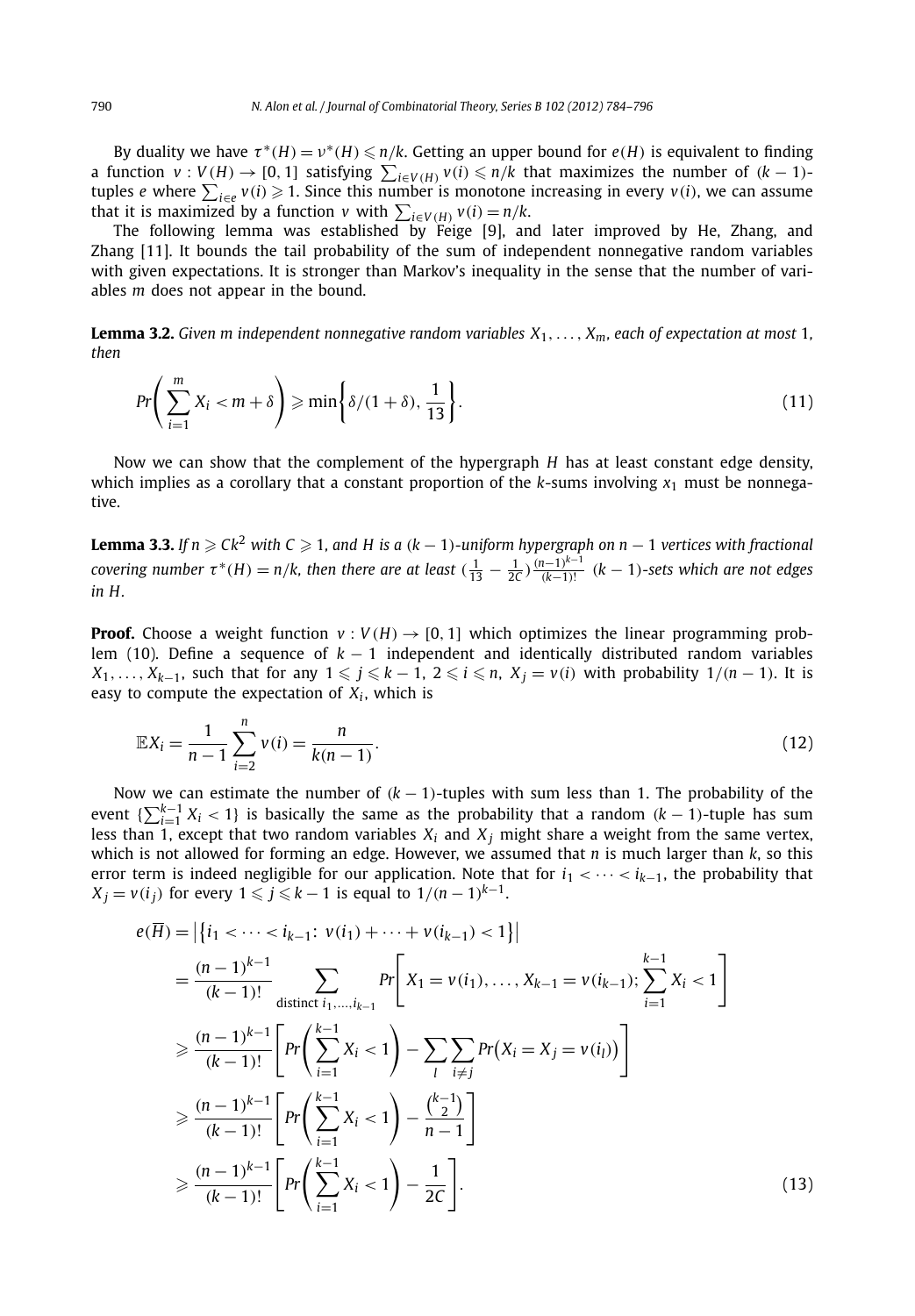The last inequality is because  $n \geqslant Ck^2$  and  $-1 \geqslant -3Ck + 2C$  for  $C \geqslant 1$ ,  $k \geqslant 1$ , and the sum of these two inequalities implies that  $\frac{(k-1)(k-2)}{2(n-1)} \leq \frac{1}{2C}$ .

Define  $Y_i = X_i \cdot k(n-1)/n$  to normalize the expectations to  $EY_i = 1$ .  $Y_i$ 's are nonnegative because each vertex receives a nonnegative weight in the linear program (10). Applying Lemma 3.2 to *Y*<sub>1</sub>,..., *Y*<sub>*k*−1</sub> and setting  $m = k - 1$ ,  $\delta = (n - k)/n$ , we get

$$
Pr(X_1 + \dots + X_{k-1} < 1) = Pr(Y_1 + \dots + Y_{k-1} < k(n-1)/n)
$$
\n
$$
\geq \min\left\{\frac{n-k}{2n-k}, \frac{1}{13}\right\}.\tag{14}
$$

When  $n > Ck^2$  and  $k \geqslant 2$ ,  $C \geqslant 1$ , we have

$$
\frac{n-k}{2n-k} > \frac{Ck^2 - k}{2Ck^2 - k} = \frac{Ck - 1}{2Ck - 1} \geqslant \frac{1}{13}.\tag{15}
$$

Combining (13) and (14) we immediately obtain Lemma 3.3.  $\Box$ 

**Corollary 3.4.** If  $n \ge Ck^2$  with  $C \ge 1$ , then there are at least  $(\frac{1}{13} - \frac{1}{2C}) \frac{(n-1)^{k-1}}{(k-1)!}$  nonnegative k-sums involv*ing x*1*.*

Now we are ready to prove our main theorem:

 $\bf{Theorem 3.5.}$  If  $n \geqslant 33k^2$ , then for any  $n$  real numbers  $x_1,\ldots,x_n$  with  $\sum_{i=1}^n x_i \geqslant 0$ , the number of nonnega*tive k-sums is at least*  $\binom{n-1}{k-1}$ *.* 

**Proof.** By the previous discussion, we know that there are at least  $\binom{n-2k}{k-1}$  nonnegative *k*-sums using only  $x_2, \ldots, x_n$ . By Corollary 3.4, there are at least  $(\frac{1}{13} - \frac{1}{2 \cdot 33}) \frac{(n-1)^{k-1}}{(k-1)!} \geq \frac{2}{33} \frac{(n-1)^{k-1}}{(k-1)!}$  nonnegative k-sums involving  $x_1.$  In order to prove the theorem, we only need to show that for  $n\geqslant 33k^2,$ 

$$
\frac{2}{33} \frac{(n-1)^{k-1}}{(k-1)!} + \binom{n-2k}{k-1} \ge \binom{n-1}{k-1}.
$$
\n(16)

Define an infinitely differentiable function  $g(x) = {x \choose k-1} = \frac{x(x-1)\cdots(x-k+2)}{(k-1)!}$ . It is not difficult to see that  $g''(x) > 0$  when  $x > k - 1$ . Therefore

$$
{n-1 \choose k-1} - {n-2k \choose k-1} = g(n-1) - g(n-2k) \le [(n-1) - (n-2k)]g'(n-1)
$$
  
\n
$$
= (2k-1)g'(n-1),
$$
  
\n
$$
g'(x) = \frac{(x-1)(x-2)\cdots(x-k+2)}{(k-1)!} + \frac{x(x-2)\cdots(x-k+2)}{(k-1)!} + \cdots
$$
  
\n
$$
+ \frac{x(x-1)\cdots(x-k+3)}{(k-1)!}
$$
  
\n
$$
\le (k-1)\frac{x(x-1)\cdots(x-k+3)}{(k-1)!}
$$
  
\n
$$
\le (k-1)\frac{x^{k-2}}{(k-1)!}.
$$
\n(18)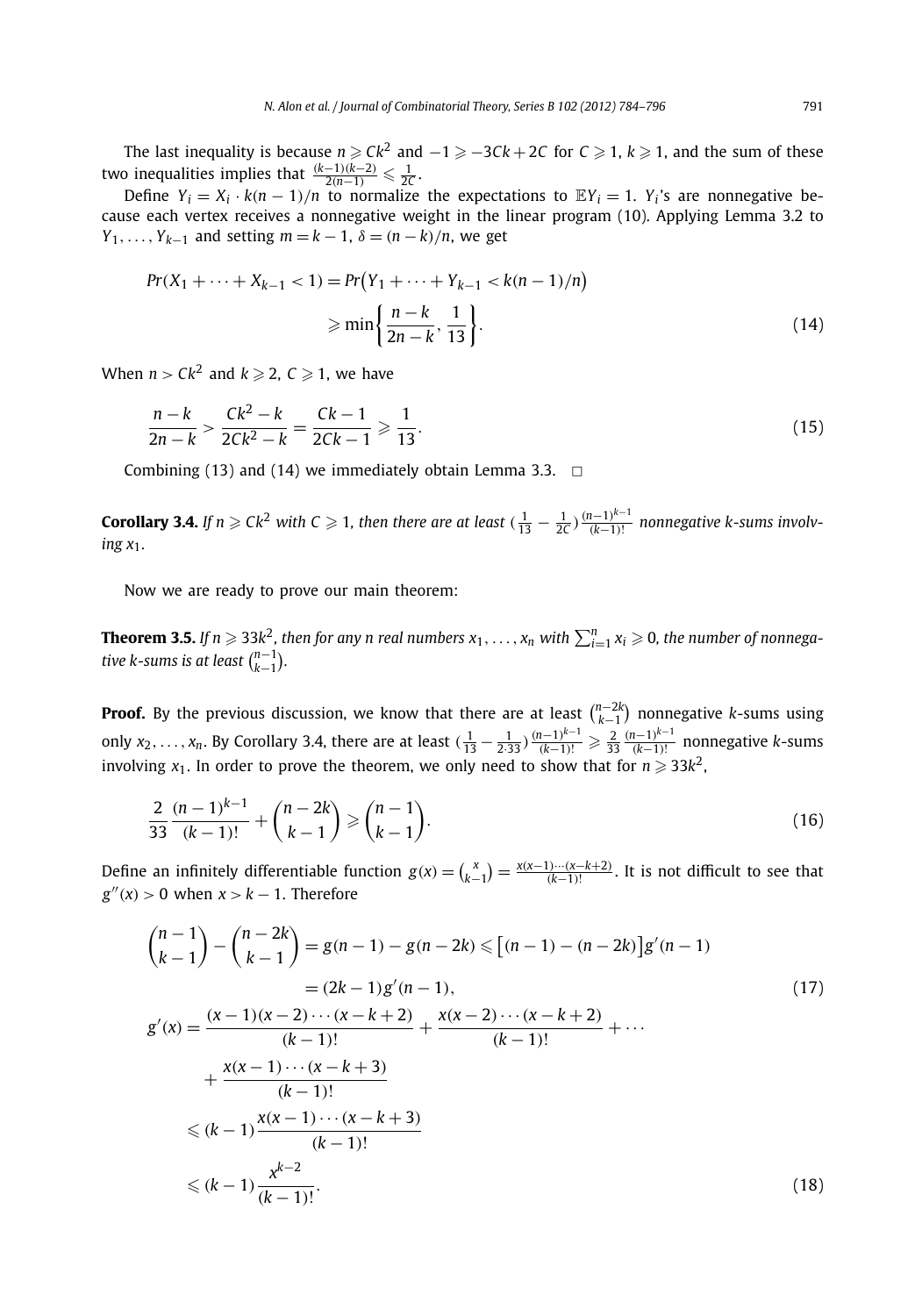Combining (17) and (18),

$$
\binom{n-1}{k-1} - \binom{n-2k}{k-1} \le (2k-1)g'(n-1) \le (2k-1)(k-1)\frac{(n-1)^{k-2}}{(k-1)!}
$$
  

$$
\le \frac{2}{33} \frac{(n-1)^{k-1}}{(k-1)!}.
$$
 (19)

The last inequality follows from our assumption  $n \geqslant 33k^2$ .  $\Box$ 

#### **4. Hilton–Milner type results**

In this section we prove two Hilton–Milner type results about the minimum number of nonnegative *k*-sums. The first theorem asserts that for sufficiently large *n*, if  $\sum_{i=1}^{n} x_i \geqslant 0$  and no  $x_i$  is large, then there are at least  $\binom{n-1}{k-1} + \binom{n-k-1}{k-1} - 1$  nonnegative *k*-sums.

**Proof of Theorem 1.3.** We again assume that  $x_1 \geqslant \cdots \geqslant x_n$  and  $\sum_{i=1}^n x_i$  is zero. Since  $x_1$  is not large, we know that there exists a  $(k - 1)$ -subset  $S_1$  not containing 1, such that  $x_1 + \sum_{i \in S_1} x_i < 0$ . Suppose *t* is the largest integer so that there are *t* subsets  $S_1, \ldots, S_t$ , such that for any  $1 \leq \bar{j} \leq t$ ,  $S_j$  is disjoint from  $\{1, \ldots, j\}$ , has size at most  $j(k-1)$  and

$$
x_1+\cdots+x_j+\sum_{i\in S_j}x_i<0.
$$

As we explained above  $t \geqslant 1$  and since  $x_1 \geqslant \cdots \geqslant x_n$  we may also assume that  $S_j$  consists of the last  $|S_j|$  indices in  $\{1, \ldots, n\}$ . By Corollary 3.4, for sufficiently large *n*, there are at least  $\frac{1}{14} {n-1 \choose k-1}$ nonnegative *k*-sums using  $x_1$ . Note also that after deleting  $x_1$  and  $\{x_i\}_{i\in S_1}$ , the sum of the remaining *n* − 1 − |*S*<sub>1</sub>| ≥ *n* − *k* numbers is nonnegative. Therefore, again by Corollary 3.4, there are at least  $\frac{1}{14}$  $\binom{n-k-1}{k-1}$  nonnegative *k*-sums using *x*<sub>2</sub> but not *x*<sub>1</sub>. In the next step, we delete *x*<sub>1</sub>, *x*<sub>2</sub> and {*x<sub>i</sub>*}<sub>*i*∈*S*<sub>2</sub> and</sub> bound the number of nonnegative *k*-sums involving *x*<sub>3</sub> but neither *x*<sub>1</sub> or *x*<sub>2</sub> by  $\frac{1}{14} {n-2k-1 \choose k-1}$ . Repeating this process for 30 steps, we obtain

$$
N \geq \frac{1}{14} \left[ \binom{n-1}{k-1} + \binom{n-k-1}{k-1} + \dots + \binom{n-29k-1}{k-1} \right] \\
\quad \geq \frac{30}{14} \binom{n-29k-1}{k-1} > 2 \binom{n-1}{k-1} > \binom{n-1}{k-1} + \binom{n-k-1}{k-1} - 1,
$$

where here we used the fact that  $\frac{30}{14} > 2$  and *n* is sufficiently large (as a function of *k*).

If  $2 ≤ t < 30$ , by the maximality of *t*, we know that the sum of  $x_{t+1}$  with any  $(k-1)$  numbers with indices not in  $\{1, \ldots, t+1\} \cup S_t$  is nonnegative. This gives us  $\binom{n-(t+1)-|S_t|}{k-1} \geq \binom{n-tk-1}{k-1}$  nonnegative *k*-sums. We can also replace  $x_{t+1}$  by any  $x_i$  where  $1 \leq i \leq t$  and the new *k*-sum is still nonnegative since  $x_i \geqslant x_{t+1}$ . Therefore,

$$
N \ge (t+1) \binom{n-tk-1}{k-1} \ge (t+1) \binom{n-29k-1}{k-1} > 2 \binom{n-1}{k-1}
$$

for sufficiently large *n*. Thus the only remaining case is  $t = 1$ .

Recall that  $x_1$  is not large, and hence  $x_1 + (x_{n-k+2} + \cdots + x_n) < 0$ . Suppose *I* is a  $(k-1)$ -subset of [2, *n*] such that  $x_1 + \sum_{i \in I} x_i < 0$ . If  $2 \in I$ , then  $x_1 + x_2 + \sum_{i \in I \setminus \{2\}} x_i < 0$ , this contradicts the assumption *t* = 1 since  $|I\setminus\{2\}| = k - 2 \leqslant 2(k - 1)$ . Hence we can assume that all the  $(k - 1)$ -subsets  $I_1, \ldots, I_m$ corresponding to negative *k*-sums involving  $x_1$  belong to the interval [3, *n*]. Let  $N_1$  be the number of nonnegative *k*-sums involving  $x_1$ , and let  $N_2$  be the number of nonnegative *k*-sums using  $x_2$  but not  $x_1$ , then

$$
N \geqslant N_1 + N_2 = \left[ \binom{n-1}{k-1} - m \right] + N_2.
$$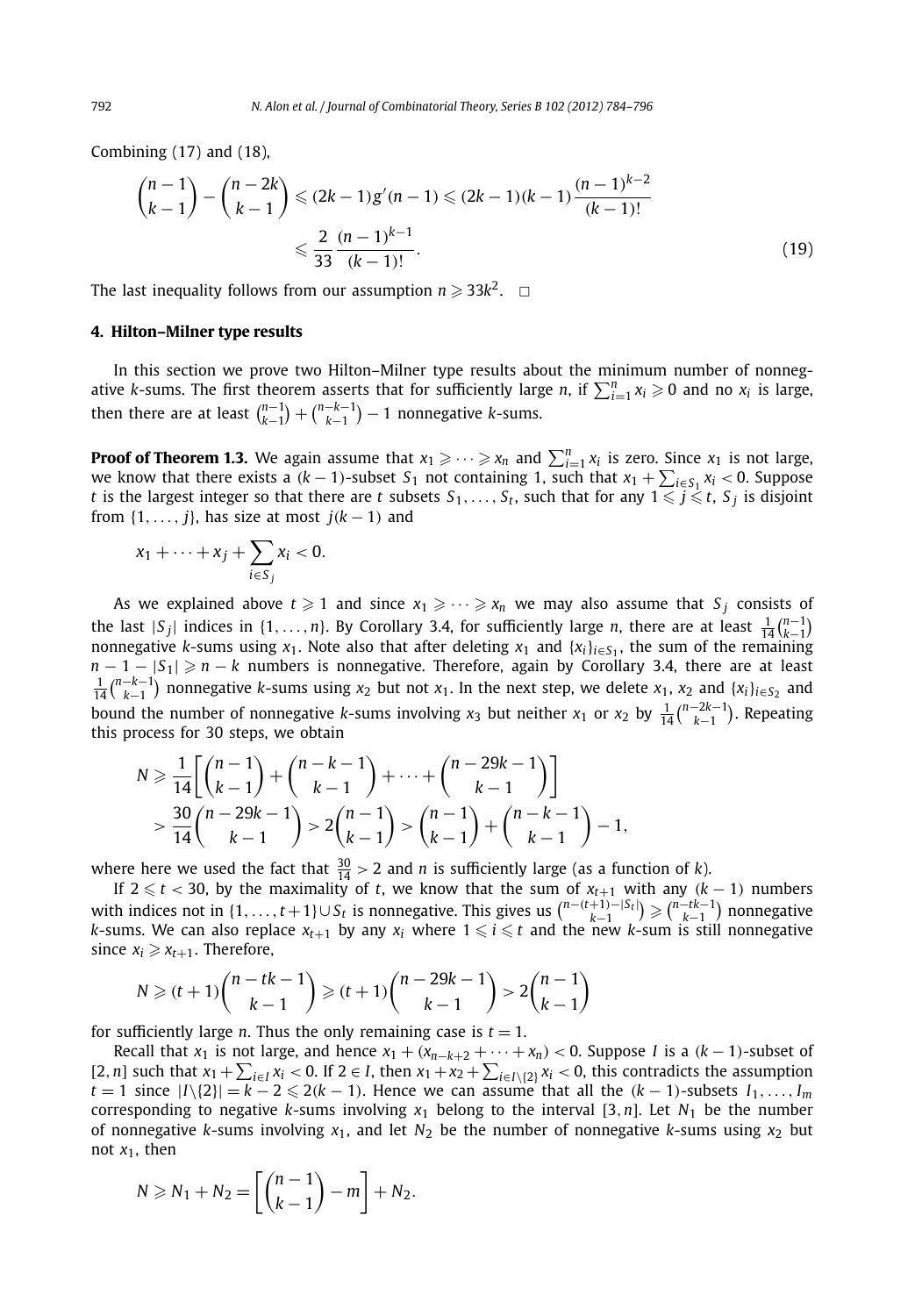In order to prove  $N \geqslant {n-1 \choose k-1} + {n-k-1 \choose k-1} - 1$ , we only need to establish the following inequality

$$
N_2 \geqslant \binom{n-k-1}{k-1} + m - 1. \tag{20}
$$

Observe that the subsets  $I_1, \ldots, I_m$  satisfy some additional properties. First of all, if two sets  $I_i$  and  $I_j$ are disjoint, then by definition,  $x_1 + \sum_{l \in I_j} x_l < 0$  and  $x_2 + \sum_{l \in I_j} x_l \le x_1 + \sum_{l \in I_j} x_l < 0$ , summing them up gives  $x_1 + x_2 + \sum_{l \in I_i \cup I_j} x_l$  < 0 with  $|I_i \cup I_j| = 2(k − 1)$ , which again contradicts the assumption  $t = 1$ . Therefore we might assume that  ${I_i}_1$ <sub>i</sub> $\leq i \leq m$  is an intersecting family. By the Erdős–Ko–Rado theorem,

$$
m \leq {n-2-1 \choose (k-1)-1} = {n-3 \choose k-2}.
$$

The second observation is that if a  $(k - 1)$ -subset  $I \subset [3, n]$  is disjoint from some  $I_i$ , then  $x_2 +$  $\sum_{i \in I} x_i \ge 0$ . Otherwise if  $x_2 + \sum_{i \in I} x_i < 0$  and  $x_1 + \sum_{k \in I_i} x_k < 0$ , for the same reason this contradicts  $t = 1$ . Hence  $N_2$  is bounded from below by the number of  $(k - 1)$ -subsets  $I \subset [3, n]$  such that *I* is disjoint from at least one of  $I_1, \ldots, I_m$ . Equivalently we need to count the distinct  $(k-1)$ subsets contained in some  $J_i = [3, n] \setminus I_i$ , all of which have sizes  $n - k - 1$ . By the real version of the Kruskal–Katona theorem (see Ex. 13.31(b) in [13]), if  $m = {x \choose n-k-1}$  for some positive real number  $x \ge n - k - 1$ , then  $N_2 \ge {x \choose k-1}$ . On the other hand, it is already known that  $1 \le m \le {n-3 \choose k-2} = {n-3 \choose n-k-1}$ . thus  $n - k - 1 \leq x \leq n - 3$ . The only remaining step is to verify the following inequality for *x* in this range,

$$
\binom{x}{k-1} \geqslant \binom{n-k-1}{k-1} + \binom{x}{n-k-1} - 1. \tag{21}
$$

Let  $f(x) = {x \choose k-1} - {x \choose n-k-1}$ , note that when  $x \le n-4 = (k-2) + (n-k-2)$ ,

$$
f(x+1) - f(x) = \left[ \binom{x+1}{k-1} - \binom{x+1}{n-k-1} \right] - \left[ \binom{x}{k-1} - \binom{x}{n-k-1} \right]
$$

$$
= \binom{x}{k-2} - \binom{x}{n-k-2} \ge 0.
$$

The last inequality is because when *n* is large,  $x \geq n - k - 1 > 2(k - 2)$ . Moreover,  $\binom{x}{t}$  is an increasing  $\text{function for } 0 < t < x/2, \text{ so when } x \leq n-4, \, \binom{x}{n-k-2} = \binom{x}{x-(n-k-2)} \leq \binom{x}{k-2}.$ 

Therefore we only need to verify (21) for  $n - k - 1 \leq x < n - k$ , which corresponds to  $1 \leq m \leq n$  $n - k - 1$ . For  $m = 1$ , (21) is obvious, so it suffices to look at the case  $m \ge 2$ . The number of distinct  $(k-1)$ -subsets of *J*<sub>1</sub> or *J*<sub>2</sub> is minimized when  $|J_1 \cap J_2| = n - k - 2$ , which, by the inclusion–exclusion principle, gives

$$
N_2 \geqslant 2\binom{n-k-1}{k-1} - \binom{n-k-2}{k-1} = \binom{n-k-1}{k-1} + \binom{n-k-2}{k-2}.
$$

So (20) is also true for  $2 \leqslant m \leqslant {n-k-2 \choose k-2}+1.$  It is easy to see that for  $k \geqslant 3$  and *n* sufficiently large,  $n-k-1 \leqslant {\binom{n-k-2}{k-2}}+1$ . For  $k=2$ , we have  $x=n-3$  and (21) becomes  ${\binom{n-3}{1}} \geqslant {\binom{n-3}{1}}+{\binom{n-3}{n-3}}-1$ , which is true and completes the proof.  $\Box$ 

**Remark 1.** In order for all the inequalities to be correct, we only need  $n > Ck^2$ . By carefully analyzing the above computations, one can check that  $C = 500$  is enough.

**Remark 2.** Note that in the proof, the equality (20) holds in two different cases. The first case is when  $m = 1$ , which means  $x_1 + x_{n-k+2} + \cdots + x_n < 0$  but any other *k*-sums involving  $x_1$  are nonnegative. All the other nonnegative *k*-sums are formed by *x*<sup>2</sup> together with any *(k* − 1*)*-subsets not containing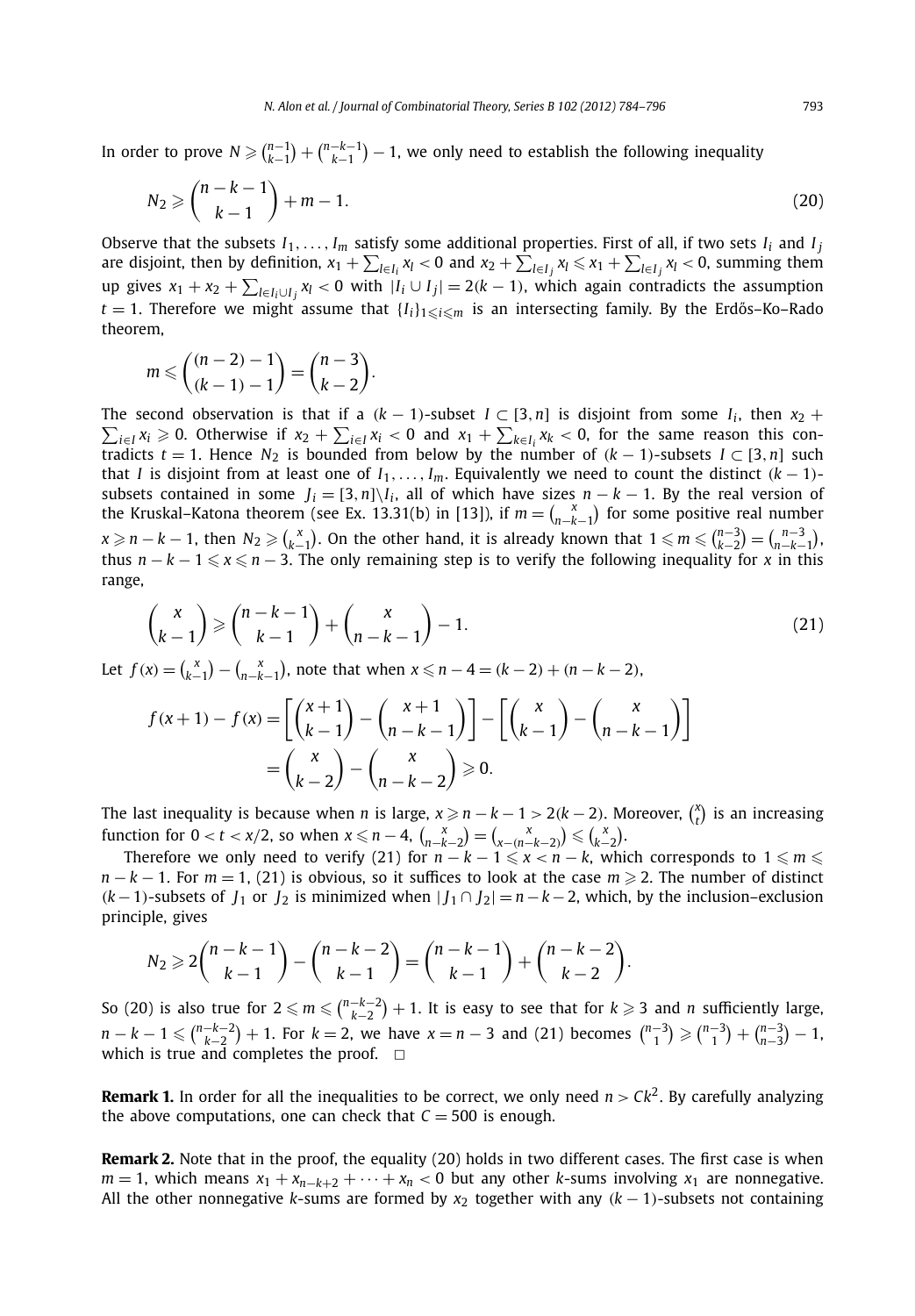$x_{n-k+2}, \ldots, x_n$ . This case is realizable by the following construction:  $x_1 = k(k-1)n$ ,  $x_2 = n-2$ ,  $x_3 =$  $\cdots = x_{n-k+1} = -1$ ,  $x_{n-k+2} = \cdots = x_n = -(kn+1)$ . The second case is in (21) when  $x = n-4$  and  $x = n - k - 1$  holds simultaneously, which gives  $k = 3$ . In this case,  $m = \binom{n-3}{n-4} = n - 3$ , and the Kruskal– Katona theorem holds with equality for the  $(n-4)$ -subsets  $J_1, \ldots, J_{n-3}$ . That is to say, the negative 3-sums using  $x_1$  are  $x_1 + x_i + x_n$  for  $3 \le i \le n - 1$ , while the nonnegative 3-sums containing  $x_2$  but not  $x_1$  are  $x_2 + x_i + x_j$  for  $3 \leq i < j \leq n - 1$ . This case can also be achieved by setting  $x_1 = x_2 = 1$ ,  $x_3 = \cdots = x_{n-1} = \frac{1}{2(n-3)}$ , and  $x_n = -\frac{3}{2}$ . For large *n*, these are the only two possible configurations achieving equality in Theorem 1.3.

Next we prove Theorem 1.4, which states that if  $\sum_i x_i \geqslant 0$  and no  $x_i$  is moderately large, then at least a constant proportion of the  $\binom{n}{k}$  *k*-sums are nonnegative.

**Proof of Theorem 1.4.** Suppose *t* is the largest integer so that there are *t* subsets  $S_1, \ldots, S_t$  such that for any  $1 \leq j \leq t$ ,  $S_j$  is disjoint from  $\{1, \ldots, j\}$ , has at most  $j(k-1)$  elements, and

$$
x_1+\cdots+x_j+\sum_{i\in S_j}x_i<0.
$$

By the maximality of *t*, the sum of  $x_{t+1}$  and any  $k-1$  numbers  $x_i$  with indices from  $[n]\setminus(\{1,\ldots,$ *t* + 1}∪ *S*<sup>*t*</sup>) is nonnegative, so there are at least  $\binom{n-tk-1}{k-1}$  nonnegative *k*-sums using *x*<sub>*t*+1</sub>. Since *x*<sub>*t*+1</sub> is not  $(1 - \delta)$ -moderately large,

$$
\binom{n-tk-1}{k-1} < (1-\delta)\binom{n-1}{k-1}.
$$

For sufficiently large *n*, this is asymptotically equivalent to

$$
\left(1-\frac{tk}{n}\right)^{k-1} < 1-\delta.
$$

Since

$$
\left(1-\frac{tk}{n}\right)^{k-1} > 1-\frac{tk(k-1)}{n},
$$

we have

$$
t>\frac{n}{k^2}\delta.
$$

Recall that by Corollary 3.4, for each  $i = 1, \ldots, \frac{n}{k^2} \delta$ ,  $x_i$  gives at least  $\frac{1}{14} {n - (i-1)k-1 \choose k-1}$  nonnegative  $k$ sums, therefore

$$
N \geq \frac{1}{14} \left[ \binom{n-1}{k-1} + \dots + \binom{n - \left( \frac{n}{k^2} \delta \right) k - 1}{k-1} \right]
$$
  
\n
$$
\geq \frac{n \delta}{14k^2} \binom{n - \left( \frac{n}{k^2} \delta \right) k - 1}{k-1}
$$
  
\n
$$
= \frac{\delta}{14k} \binom{n}{k} \left( 1 - \frac{\delta n/k}{n-1} \right) \dots \left( 1 - \frac{\delta n/k}{n-k+1} \right)
$$
  
\n
$$
\geq \frac{\delta}{14k} \binom{n}{k} \left( 1 - \frac{\delta n}{n-k+1} \right).
$$

Since  $\delta$  < 1, when  $n \ge \frac{k-1}{1-\sqrt{\delta}}$ , we have  $\frac{\delta n}{n-k+1} \le \sqrt{\delta}$ . Therefore setting  $g(\delta, k) = \frac{\delta(1-\sqrt{\delta})}{14k}$  completes the proof.  $\square$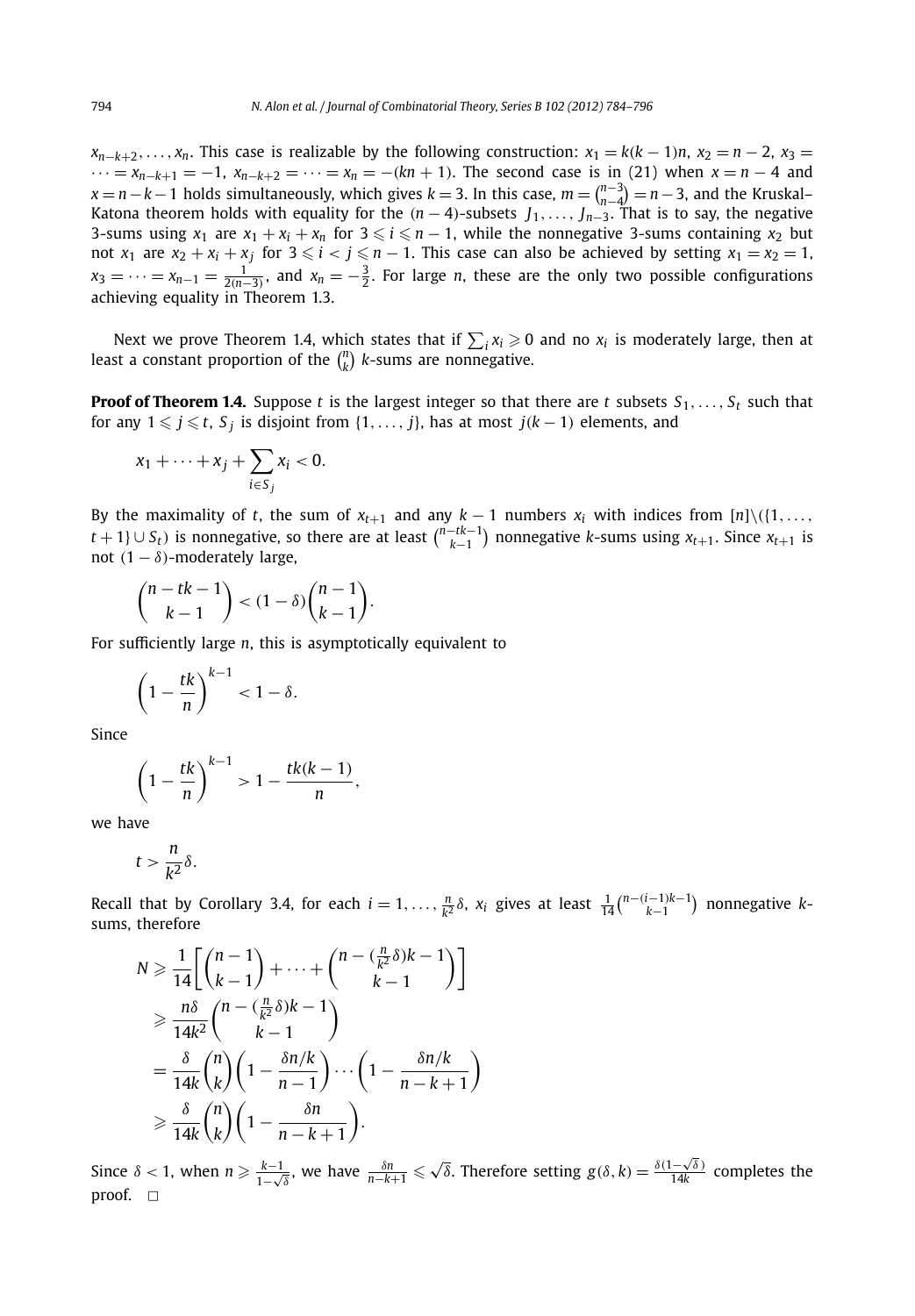#### **5. Concluding remarks**

- In this paper, we have proved that if  $n > 33k^2$ , any *n* real numbers with a nonnegative sum have at least  $\binom{n-1}{k-1}$  nonnegative *k*-sums, thereby verifying the Manickam–Miklós–Singhi conjecture in this range. Because of the inequality  $\binom{n-2k}{k} + C\binom{n-1}{k-1} \geqslant \binom{n-1}{k-1}$  we used, our method will not give a better range than the quadratic one, and we did not try hard to compute the best constant in the quadratic bound. It would be interesting to decide if the Manickam–Miklós–Singhi conjecture can be verified for a linear range *n > ck*. Perhaps some algebraic methods or structural analysis of the extremal configurations will help.
- Feige [9] conjectures that the constant 1*/*13 in Lemma 3.2 can be improved to 1*/e*. This is a special case of a more general question suggested by Samuels [18]. He asked to determine, for a fixed *m*, the infimum of  $Pr(X_1 + \cdots + X_k < m)$ , where the infimum is taken over all possible collections of *k* independent nonnegative random variables  $X_1, \ldots, X_k$  with given expectations  $\mu_1, \ldots, \mu_k$ . For  $k = 1$  the answer is given by Markov's inequality. Samuels [18,19] solved this question for  $k \leqslant 4$ , but for all  $k \geqslant 5$  his problem is still completely open.
- Another intriguing objective is to prove the conjecture by Erdős which states that the maximum number of edges in an *r*-uniform hypergraph *H* on *n* vertices with matching number *ν(H)* is exactly

$$
\max\left\{\binom{r[v(H)+1]-1}{r},\,\binom{n}{r}-\binom{n-v(H)}{r}\right\}.
$$

The first number corresponds to a clique and the second case is the complement of a clique. When  $v(H) = 1$ , this conjecture is exactly the Erdős–Ko–Rado theorem [8]. Erdős also verified it for  $n > c_r v(H)$  where  $c_r$  is a constant depending on *r*. Recall that in our graph *H* we have  $v(H) \leq$  $n/k$  and *r* here is equal to  $k - 1$ , so if Erdős' conjecture is true in general, we can give a direct proof of constant edge density in the complement of *H*. In this way we can avoid using fractional matchings in our proof. But even without the application here, this conjecture is interesting in its own right. The fractional version of Erdős' conjecture is also very interesting. In its asymptotic form it says that if *H* is an *r*-uniform *n*-vertex hypergraph with fractional matching number  $\nu^*(H) = xn$ , where  $0 \le x < 1/r$ , then

$$
e(H) \leq (1 + o(1)) \max\{(rx)^r, 1 - (1 - x)^r\} \binom{n}{r}.
$$
 (22)

• As pointed out to us by Andrzej Ruciński, part of our reasoning in Section 3 implies that the function  $A(n, k)$  defined in the first page is precisely  $\binom{n}{k}$  minus the maximum possible number of edges in a *k*-uniform hypergraph on *n* vertices with fractional covering number strictly smaller than  $n/k$ . Indeed, given *n* reals  $x_1, \ldots, x_n$  with sum zero and only  $A(n, k)$  nonnegative *k*-sums, we may assume that the absolute value of each  $x_i$  is smaller than  $1/k$  (otherwise simply multiply all of them by a sufficiently small positive real). Next, add a sufficiently small positive  $\epsilon$  to each  $x_i$ , keeping each *xi* smaller than 1*/k* and keeping the sum of any negative *k*-tuple below zero (this is clearly possible). Note that the sum of these new reals, call them  $x'_i$ , is strictly positive and the number of positive k-sums is  $A(n, k)$ . Put  $v(i) = 1/k - x'_i$  and observe that  $\sum_i v(i) < n/k$  and the *k*-uniform hypergraph whose edges are all *k*-sets *e* for which  $\sum_{i\in e}\nu(i)\geqslant 1$  has exactly  $\binom{n}{k}$  – *A(n,k)* edges. Therefore, there is a *k*-uniform hypergraph on *n* vertices with fractional covering number strictly smaller than  $n/k$  and at least  $\binom{n}{k} - A(n, k)$  edges. Conversely, given a *k*-uniform hypergraph *H* on *n* vertices and a fractional covering of it  $v: V(H) \mapsto [0, 1]$  with  $\sum_i v(i) =$  $n/k-\delta < n/k$  and  $\sum_{i\in e}\nu(i)\geqslant 1$  for each  $e\in E(H)$ , one can define  $x_i=\frac{1}{k}-\frac{\delta}{n}-\nu(i)$  to get a set of *n* reals whose sum is zero, in which the number of nonnegative *k*-sums is at most  $\binom{n}{k} - |E(H)|$  (as the sum of the numbers  $x_i$  for every *k*-set forming an edge of *H* is at most  $1 - \frac{k\delta}{n} - 1 < 0$ ). This implies the desired equality, showing that the problem of determining *A(n,k)* is equivalent to that of finding the maximum possible number of edges of a *k*-uniform hypergraph on *n* vertices with fractional covering number strictly smaller than *n/k*. Note that this is equivalent to the problem